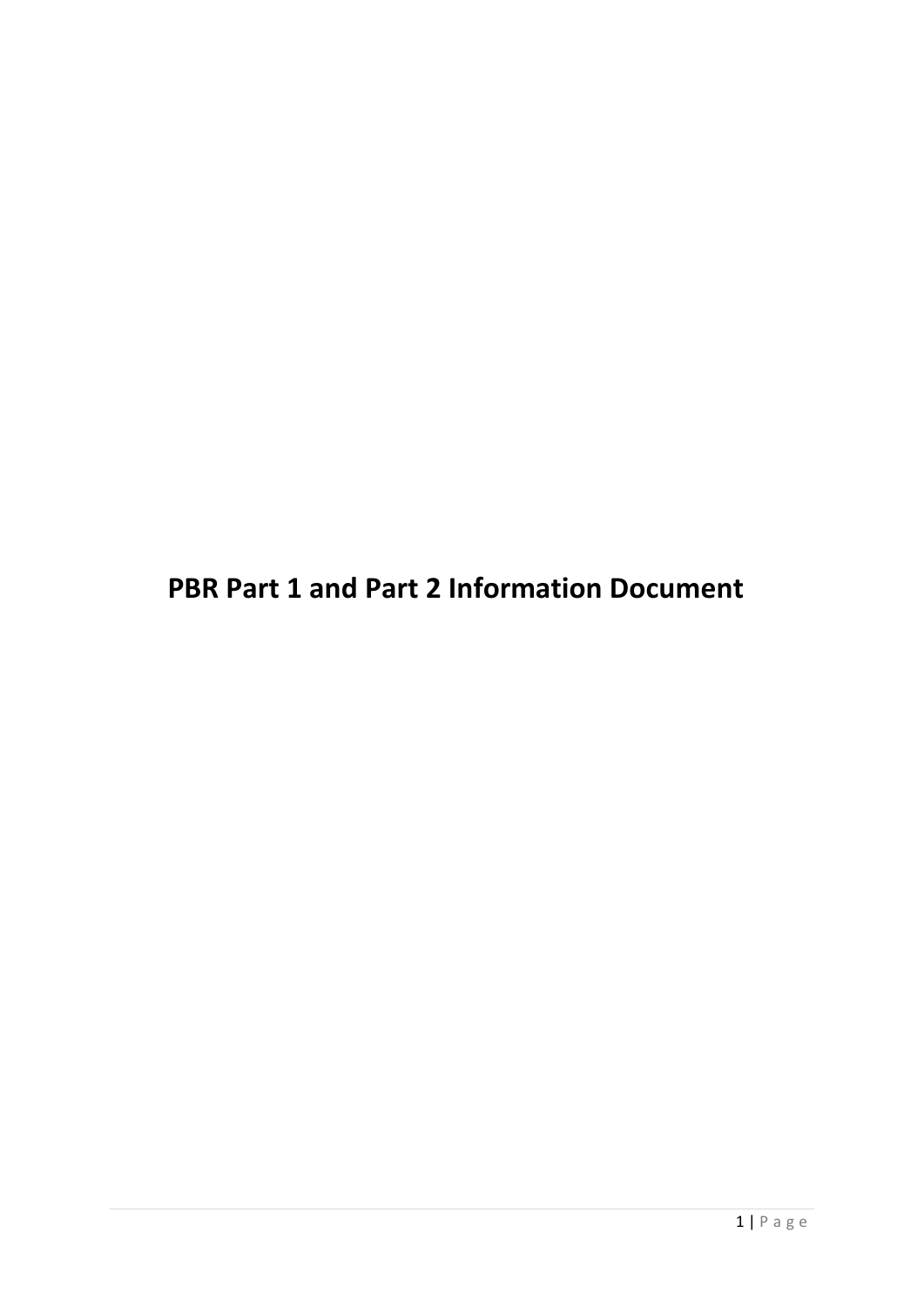

## *Solan Pty Ltd -* **Centralized Testing Centre for potatoes:** Solan Pty Ltd (SA)

#### **Location:** Waikerie SA

**Contact Email:** [admin@solannursery.com.au](mailto:admin@solannursery.com.au)

| Contacts: Ken Morley - Office: (08)8541 2802 |                                                                           |  |  |  |  |  |  |
|----------------------------------------------|---------------------------------------------------------------------------|--|--|--|--|--|--|
|                                              | <b>Mobile: 0429 081 318</b>                                               |  |  |  |  |  |  |
|                                              | Liteisha Lochert $-$ Office: (08) 8541 2802                               |  |  |  |  |  |  |
|                                              | Mobile: 0439 888 248                                                      |  |  |  |  |  |  |
|                                              | Address: 110 Dunstan Rd Waikerie, SA 5330<br>PO Box 578 Waikerie, SA 5330 |  |  |  |  |  |  |
| Qualified Persons (QP's): John Fennell       |                                                                           |  |  |  |  |  |  |
|                                              | Ken Morley                                                                |  |  |  |  |  |  |
|                                              | Liteisha Lochert                                                          |  |  |  |  |  |  |
| <b>IP Australia Examiner:</b>                | Staff member of IP Australia                                              |  |  |  |  |  |  |

PBR Trial work in Australia is separated into two stages. At Solan we have structured the PBR Process as Follows.

#### Part 1 – Application for PBR in Australia (Facilitated by John Fennell QP)

| <b>Contact Details: PO Box 664,</b> |                        |
|-------------------------------------|------------------------|
|                                     | Littlehampton          |
|                                     | SA 5250,               |
|                                     |                        |
| Phone:                              | (08) 8391 5358         |
| Mobile:                             | 0426 1800 51           |
| Email:                              | jfmfennell@hotmail.com |
|                                     |                        |

#### Part 2 – Comparative trial (Solan Pty Ltd) and Description of a Variety (John Fennell QP)

 **Contact Details:** [admin@solannursery.com.au](mailto:admin@solannursery.com.au) **Phone:** (08) 8541 2802

#### Genetic Resource Maintenance (Solan Pty Ltd) if required

 **Contact Details**: [admin@solannursery.com.au](mailto:admin@solannursery.com.au)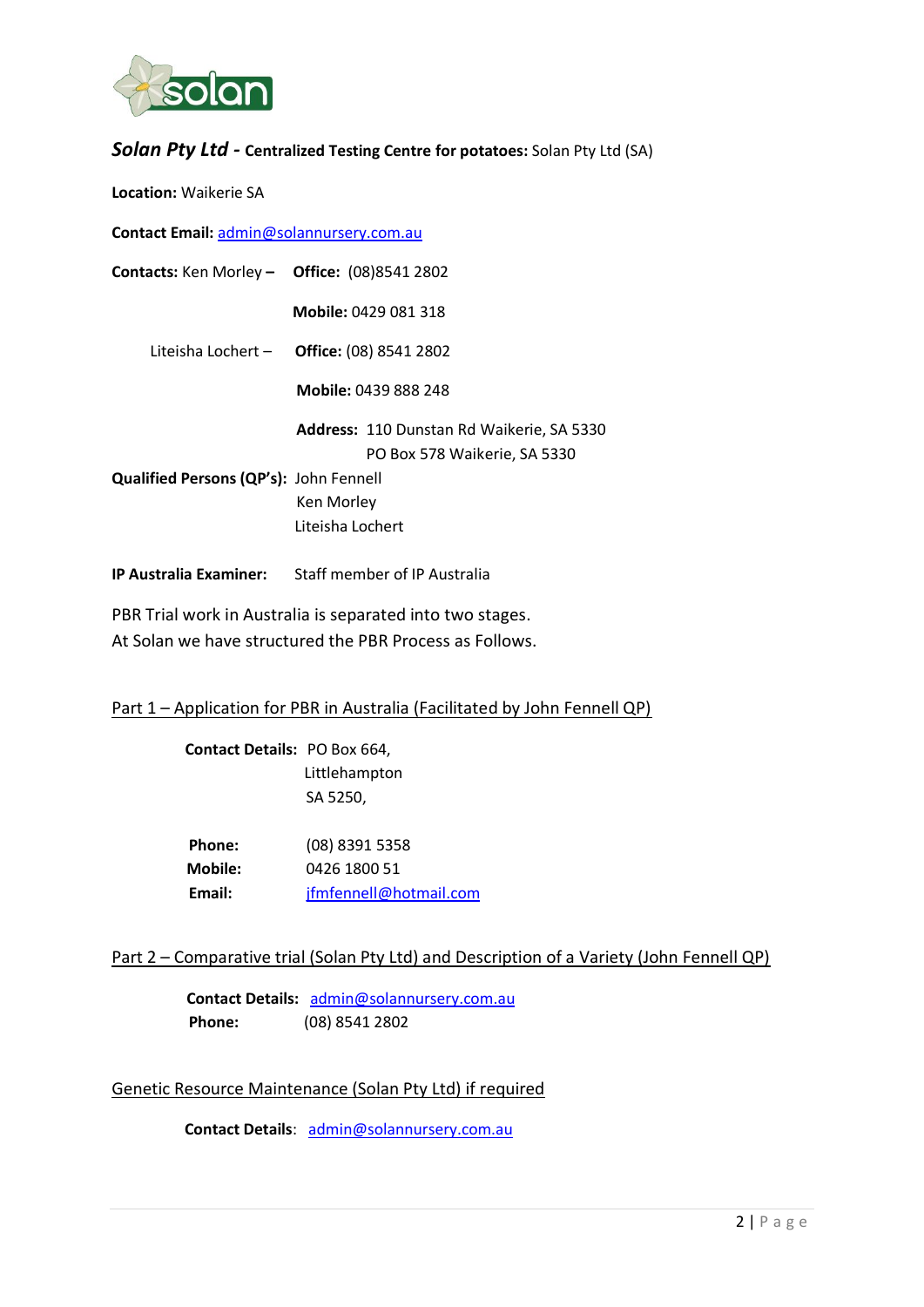### **Plant breeder's rights (PBR) secure the exclusive commercial rights for a registered potato variety. The rights are a form of intellectual property (IP), like patents and trademarks, and are administered in Australia under the Plant Breeder's Rights Act 1994.**

If you have developed, or are in the process of developing or obtaining a new potato variety, protecting your intellectual property through plant breeder's rights should be considered an integral part of your overall business strategy.

#### **The PBR scheme protects potato breeders for a 20 year period from the grant of rights and gives them a commercial monopoly, while encouraging plant breeding and innovation.**

There are only a limited number of potato varieties bred in Australia and nowadays the majority are imported from overseas breeding companies through the Australian Quarantine Service.

Time considerations must be factored in when importing a cultivar into Australia through the Australian Quarantine Service and the costs associated with this. The origin of the material to be imported will determine the length of time the plant material will be required by quarantine for assessment. Material enters quarantine as one of two categories.

#### *Approved sources* or *Non-approved sources*.

Importation via **approved sources** reduces the length of time that material will be assessed in quarantine upon receipt in Australia. SASA (*Scottish and Advice for Scottish Agriculture in Scotland)*  are such an approved source. SASA has been approved as satisfactorily completing some of the required tests for quarantine pests and diseases in Scotland prior to its entry into Australia.

Material sourced from other laboratories internationally is considered **Non-approved** and will undergo testing for all quarantine pests and diseases for *Solanum tuberosum*. The time frame to complete testing on material from non-approved sources is considerably longer and should be discussed with AQIS.

Plants imported will be held at the Post Entry Quarantine Facility to undergo testing and the address is as follows: The Department of Agriculture & Water Resource

> Post Entry Quarantine - Plant Facility 135 Donnybrook Road Mickleham Victoria AUSTRALIA 3064

Time frames and cost must also be considered when new varieties which have bred in Australia are to undergo the PBR Process and require introduction into tissue culture. AgriBio (Victorian Department of Environment and Agriculture) conducts this work and discussion on the costs and timeframe required to complete the testing required should be discussed with AgriBio.

Australian companies that secure the rights to import and use proprietary varieties can become Agents for those varieties and can secure PBR on behalf of the original breeders or assigned owners of a variety.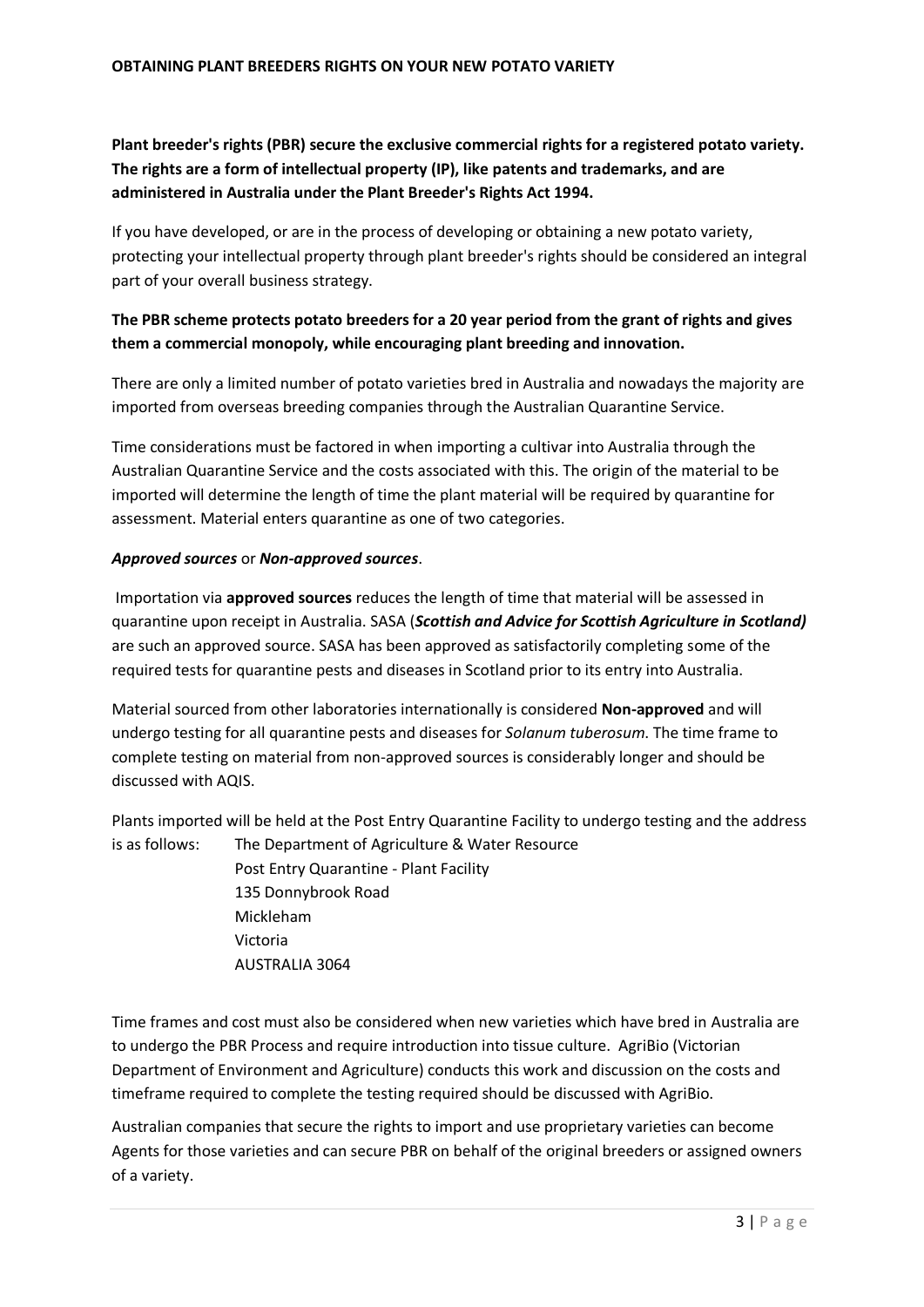The PBR process once granted also protects the registered name and synonym of the variety from use in relation to other similar plants.

**New potato varieties are only eligible for PBR protection in Australia if they have been sold (with the breeders consent) for less than one year in Australia or less than four years in an overseas country. In Australia it is mandatory to demonstrate the new variety characteristics in comparison to its nearest comparator in a trial. It is not possible to use previously published data to do the comparison as is the case with other crop species.**

#### **The steps for obtaining PBR in Australia are:**

#### Part 1:

An IP Australia accredited and independent Qualified Person will work on the Applicant's behalf with the breeder to develop a Part 1 Application together with the necessary supplementary documents and photos. This work involves checking for eligibility and also determining the closest comparator variety. In many cases this will be a proprietary variety and, if so, Solan will negotiate the use of this variety in a comparative trial. The Applicant or Agent will be provided with the Part 1 information and will need to become registered with IP Australia e-services to submit it along with your application payment.

#### **When the application is accepted by IP Australia the variety can be included in a Part 2 trial with its comparator.**

#### **When do I file Part 2 of my application?**

Once an application is accepted, it is covered by provisional protection against infringement.

You then have a minimum of 12 months to further consider its commercial worth and resolve issues, such as finance and licensing before deciding whether full PBR protection is worthwhile.

Timing of submission of the Part 2 Application form is variable and is largely determined by the time it takes to complete and examine the comparative growing trial.

#### **Examination of your PBR application**

The examination process checks the formalities of your application, the eligibility of the applicant to apply and the details of the variety itself.

Examination is conducted in several steps. They are:

1. The Part 1 application form is examined to establish the application meets minimum standards for a valid application. If so, the application is 'accepted' and covered by provisional protection. This usually occurs within 2 months of filing your application.

2. Substantive examination. Once accepted, the claims made in the Part 1 application form are tested in a comparative growth trial. These can be done at Centralised Test Centres (CTC's). This usually takes 18 months from filing to complete.

3. A physical examination of the growth trial will be conducted by us once the trial begins displaying major differences with existing varieties. We confirm the key distinctive characteristics of the variety.

#### **Source: IP Australia**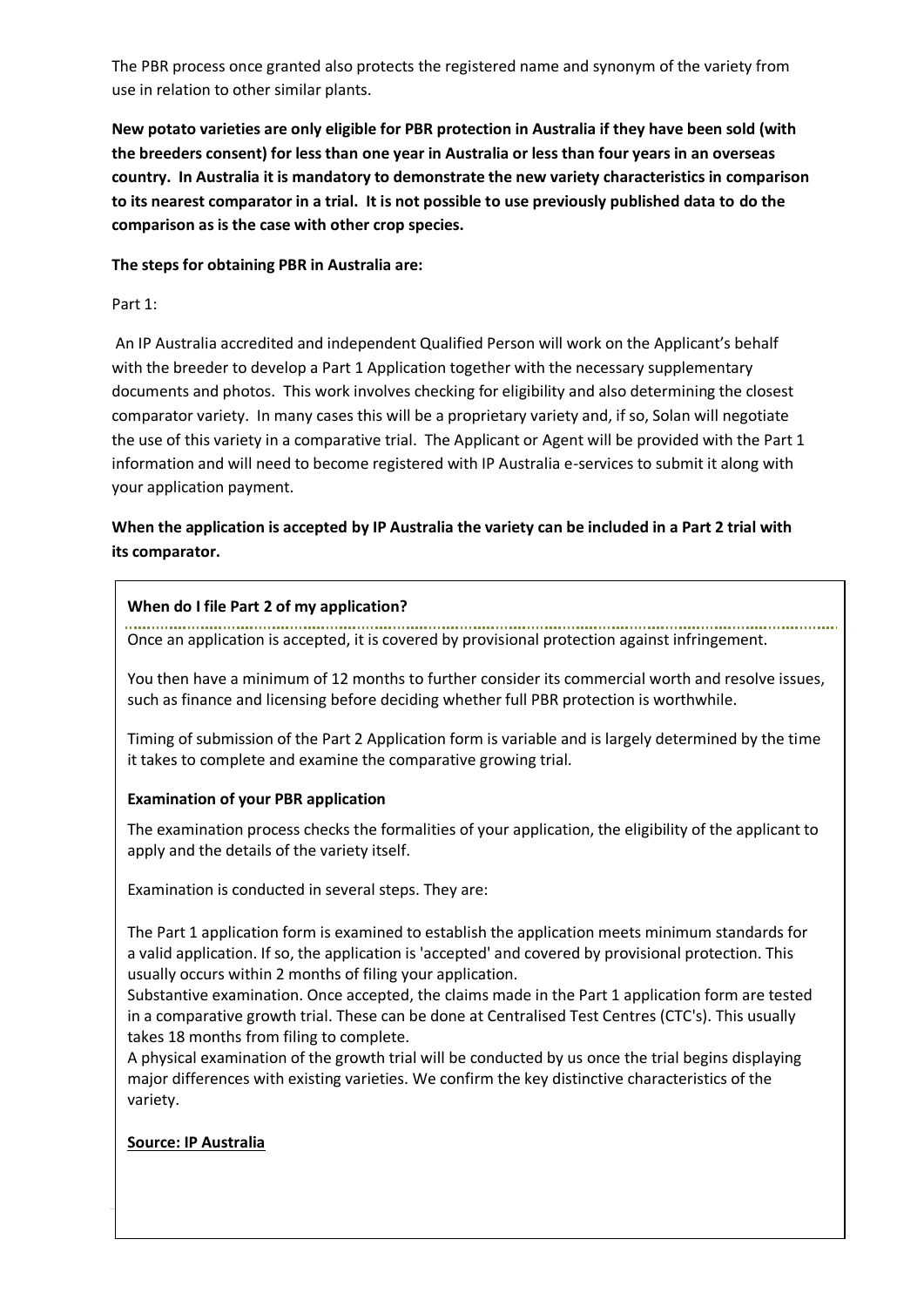#### **Trial process**

## **Solan is recognized as a Centralised Testing Centre (CTC) for Potato Varieties in Australia by IP Australia.**

The site includes a Tissue Culture Laboratory, a Genetic Resource Centre, an enclosed polyhouse structure and a cool storage facility for the storage of potato tuber stocks once harvested.

Solan is accredited by Biosecurity SA and receives in-vitro plantlets direct from quarantine. Solan also receives in-vitro plantlet tissue from accredited suppliers – Toolangi Elite and Agronico. Solan produces accredited potato seed to Australian Seed Growers.

Solan Pty Ltd. has developed with IP Australia, a greenhouse-based trial protocol that utilises potted plants that are started from disease-free tissue cultures. This avoids the time needed to produce tubers for use in a field trial and speeds up the trial process. Experience has shown that the definitive varietal characteristics can be seen in the greenhouse trial. The protected environment also means that trial failure is rare which helps you to secure PBR without further delay.

Furthermore, Solan is registered as a Centralised Testing Centre for potatoes and as a result significantly lower IP Australia Examination fees are charged when a trial includes five or more candidate varieties. Although the trial will include varieties on behalf of several Agents strict confidentiality is maintained.

An IP Australia Examiner generally visits the trial at least once to inspect the work being done.

To comply with UPOV requirements the trial comprises 50 plants of the candidate variety and 50 plants of the comparator variety. To get the best expression of characteristics the trials are commenced in September/October each year and are completed by about May in the following year. Records are taken of all the recommended UPOV characteristics plus any additional characteristics that may enhance the finally registered varietal description. Having a full variety description is your safeguard to defend your variety rights should any challenge occur.

At the conclusion of the trial work the QP will generate the variety description and submit this online to IP Australia. The QP will also provide you with a number of completed documents that you will need to submit.

The QP and Solan inputs are completed at this stage. Surplus G0 minitubers of your variety that are produced in the trial will be available to you. Minitubers of any public comparator will also be available.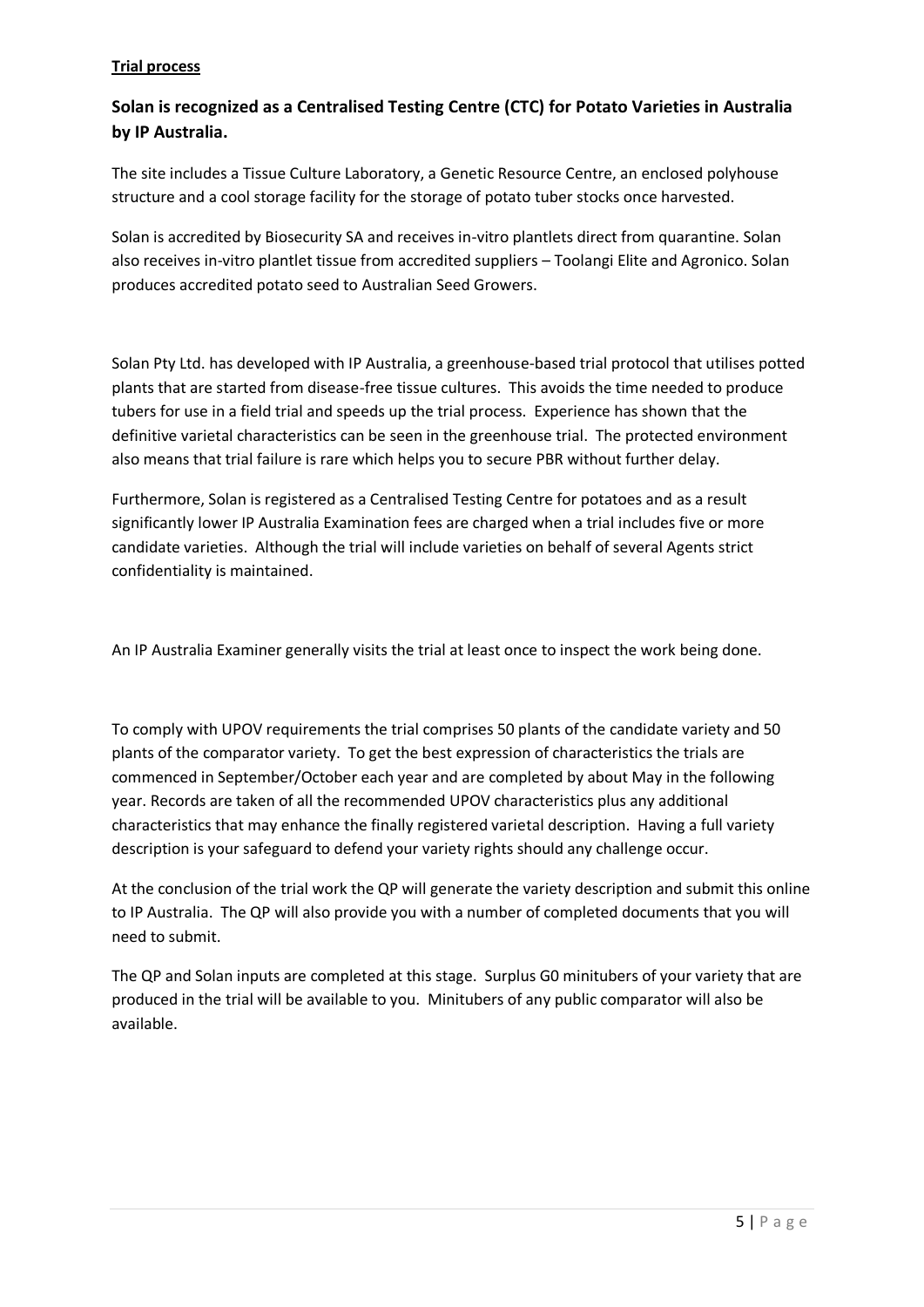#### **Public Review Period**

The varietal description is published in the Plant Variety Journal and after six months, assuming that no challenge is made against the variety, the variety will be eligible for Grant of Rights.

**John Fennell (QP IP Australia)**

**20 February 2016**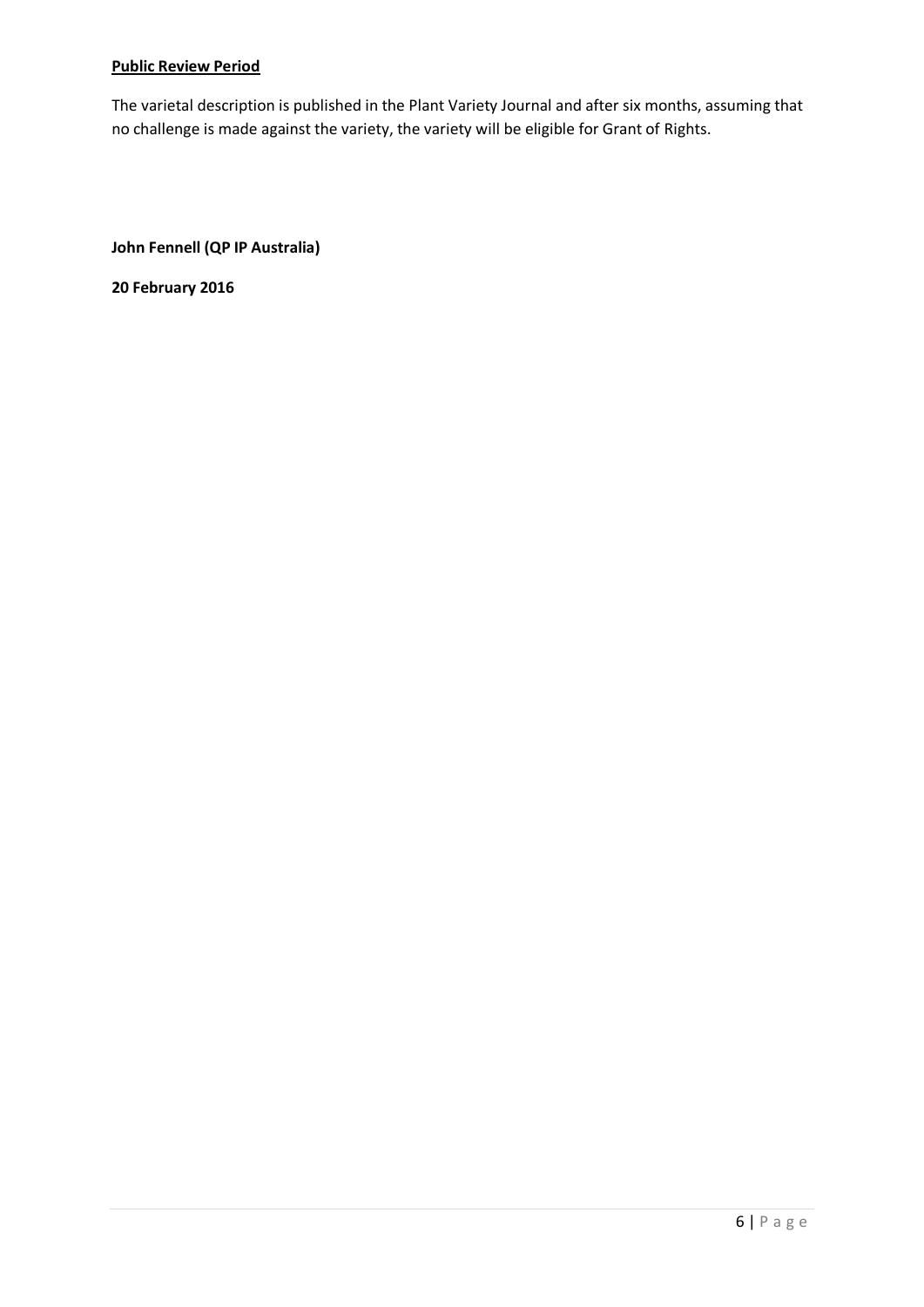# **PBR Part 2 Trials**:

The purpose of the trial is to develop a description of a proprietary variety in comparison to the closest variety of common knowledge in Australia and to demonstrate distinctness, uniformity and stability in the variety.

Part 2 Trials are conducted annually and experience has shown that the best growth and expression of characteristics occurs when trials are started in September/October.

Both the candidate variety and a comparator variety are grown.

Selection of comparators is done at the part 1 stage and generally done on the basis of similarity with 5 basic characteristics:

- *1. The lightsprout shape (a very stable character)*
- *2. The flower colour (is a very noticeable trait)*
- *3. Tuber shape*
- *4. Skin colour*
- 5. *Flesh colour (3, 4 and 5 are desired agronomic traits and generally what varieties are selected for).*

On occasion the tubers produced of the selected comparator can be useful to the applicant (ie a public variety or a proprietary variety that they control). However this is not the aim of the process. Trial work is conducted to ensure it stands up to scrutiny in the public review period prior to grant of rights. The PBR process has to be completely separate from the commercial process.

Plantlets required for trial plots are planted to the nursery in September each year. Production of plantlets for trial purposes relies on the availability of germplasm and it reaching Solan in a timely manner for the production of plantlets to meet the September plant date in the nursery.

## *The Trial Process for Part 2*

Varieties required for the trial may or may not be held in the Solan Genetic Resource Centre (GRC). In cases where the required varieties are not held in the Solan collection, permission will be sought from the owner of the variety (if privately owned or held under licence) for use in the trial and authorization provided to the facility holding that cultivar. Solan works in conjunction with QP's, Applicants and other 3<sup>rd</sup> party's during this process.

Plant material must be received by Solan no later than July of each year. This allows sufficient time for production of the required number of plantlets for trial purposes.

Once the invitro material is received by Solan, the plants are sub-cultured in Solan's tissue culture laboratory. There are a number of replications of plantlet stock carried out to ensure plants are healthy and suitable for planting to trial plots. All plants are subcultured to be ready for planting on the same day to the polyhouse.

75 plants are issued to the nursery for planting to seedling trays from tissue culture. Of these 75 seedlings, 60 of the strongest are selected for planting to the trial pots in the nursery with one plant per pot. Pots sit on raised steel framed racks with irrigation supplied via overhead sprinklers.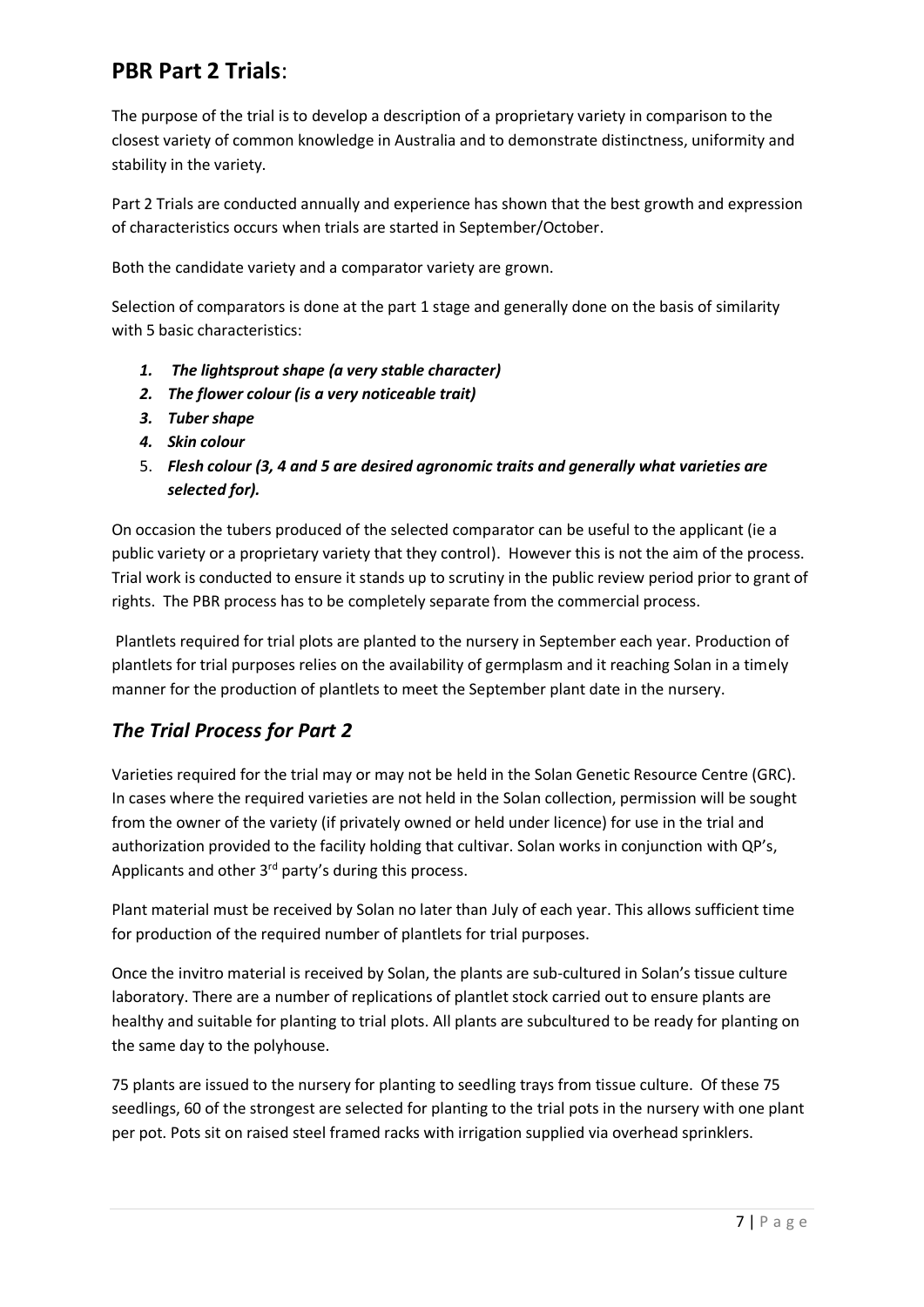Plots are arranged to allow comparator and candidate to grow side by side. Each variety in each plot is separated by a plastic divider, a numerical number is allocated per plot. Pots also contain a tag with a code name for confidentiality.



 Trial plots are monitored throughout the growing cycle for health, pest and diseases. Once flowering commences a QP along with an IP Examiner visit the Solan site for the recording of DUS characteristics. Details are recorded and plants photographed.

At maturation of the plants, tubers are harvested, graded and counted.

The QP selects tubers from each trial plot to conduct recording of the tuber characteristics. A selection of tubers are then stored under illuminated conditions for the development of lightsprout characteristics. This recording completes the DUS recordings for the Part 2 Trial.

## *Lightsprout Process*

8 Tubers are selected per variety (Candidate/Comparator) and placed on wooden laths with pins. Tubers are placed with the basal end down and the apical bud pointing up. The laths then sit in a growth chamber under controlled conditions with a light source. The light spectrum the tubers are exposed to, along with the light intensity are two very important factors to obtain good expression of characteristics. The temperature range the tubers should be kept to is 17°-23° C and the light source to emit an intensity of 5-10 lux.



As tubers start to sprout any sprouts are to be removed with the exception of the apical bud. Observations are usually carried out 10 to 12 weeks after the start of the test. See image below

Source: Naktuinbouw Calibration Book, *Solanum tuberosum* L 2012

The technical guidelines which are used to perform DUS recordings are UPOV TG/23 and these can be obtained from the following link.

<http://www.upov.int/edocs/tgdocs/en/tg023.pdf>